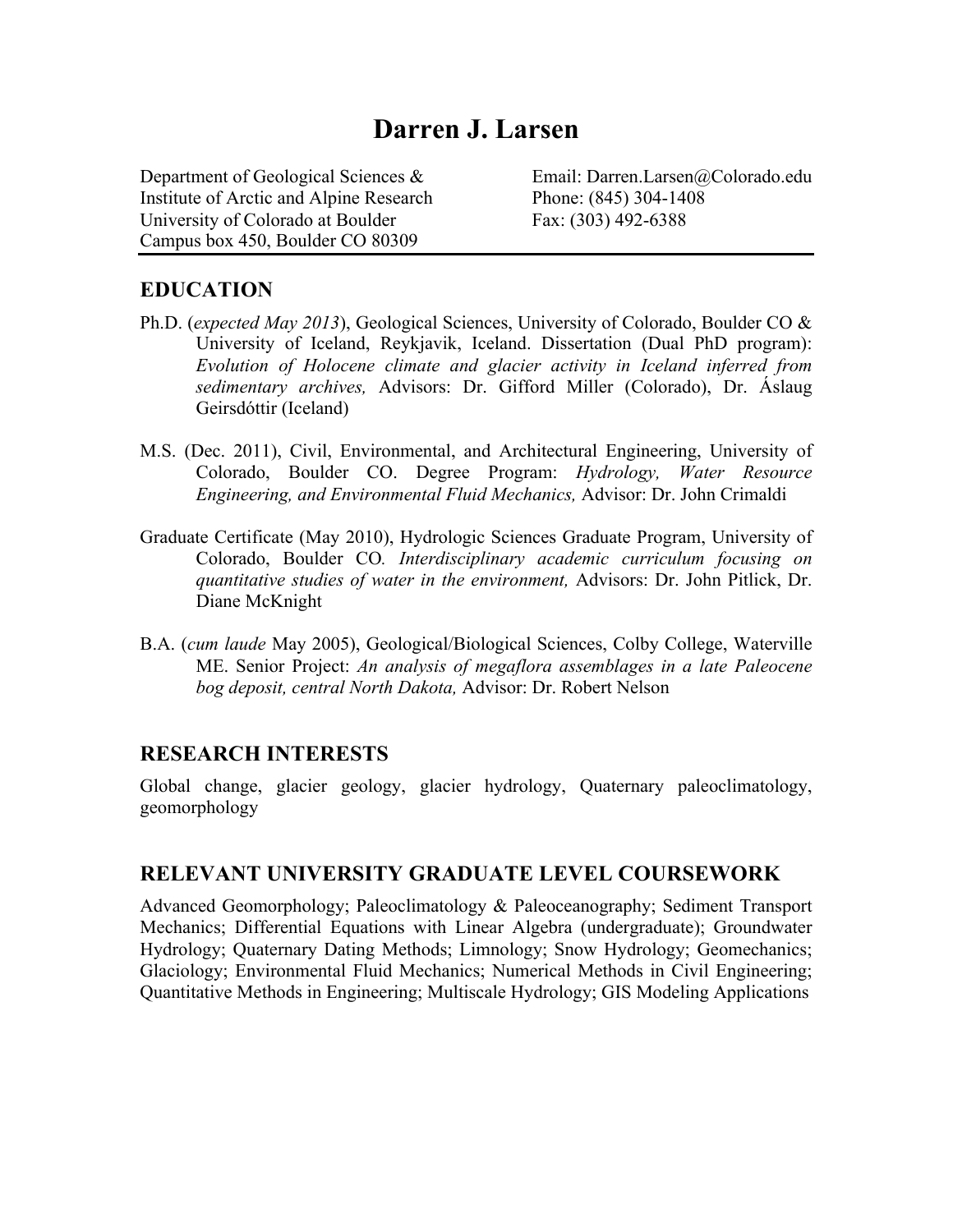### **DESCRIPTION of THESIS PROJECT**

My current research interests involve using multiple proxy data sources, contained in geologic records with high temporal resolution, to evaluate the timing and magnitude of Arctic/alpine glacier and environmental responses to climate variability. For my PhD thesis, I have been investigating the evolution of Iceland's ice caps through the Holocene (with emphasis on periods of rapid change) and how they responded to natural climate forcing mechanisms (namely changes in insolation and volcanic emissions). Toward this end, I have targeted glacially derived sediments from a large proglacial lake adjacent to Langjökull ( $\sim$ 925 km<sup>2</sup>), the second largest ice cap in Iceland, to develop a high-resolution (annual to multi-decadal) record of glacier activity and environmental change in the region for the past  $\sim$ 10 ka. In the past few years, I have constructed a varve chronology and evaluated a suite of glacier and environmental proxies to provide one of the few continuous, high-resolution records of climate and glacier activity from interior Iceland. I am currently using seismostratigraphic profiles of the basin sediment fill, in conjunction with a numerical ice sheet model, to constrain Langjökull's Holocene erosion rates, including the influence of glacier dynamics on sediment production and transport. Most recently, I have begun a side project focusing on the deglacial history and Holocene climate of various elevations in the Teton mountain range using multiple proxies contained in lake sediments from lakes positioned along elevation transects.

# **PUBLICATIONS**

- **Larsen, D**.**J**., and Gill, E., In Prep. Drainage Network Evolution: Testing the relationship between basin age and empirical parameters of river networks. Geophysical Research Letters.
- **Larsen, D.J**., Miller, G.H., Geirsdóttir, Á., Flowers, G., In Prep. Holocene erosion rates and sediment yield from Langjökull ice cap. Geomorphology.
- Ólafsdóttir, K.B., Geirsdóttir, Á., Miller, G.H., **Larsen, D.J**., In Prep. Climate inferences from high-frequency cyclicity in a 3 ka varve thickness record from Hvítárvatn, Iceland. Journal of Geophysical Research: Earth Surface.
- Larsen, D.J., Miller, G.H., Geirsdóttir, Á., In Prep. The peculiar behavior of glaciers terminating in a closed water body. Journal of Glaciology.
- Larsen, D.J., Miller, G.H., Geirsdóttir, Á., Flowers, G., In Prep. Glacier fluctuation and sediment yield: investigating the relationship between ice cap extent and sediment flux using varved lake sediments, Iceland. Geophysical Research Letters.
- Geirsdóttir, Á., Miller, G.H., **Larsen, D.J**., Ólafsdóttir, S., *Submitted*. Abrupt Climate Transitions Recorded in Synchronized Holocene Glacial and Non-glacial Lacustrine Records in Iceland**.** Quaternary Science Reviews.
- **Larsen, D.J**., Miller, G.H., Geirsdóttir, Á., Ólafsdóttir, S., 2012. Non-linear Holocene climate evolution in the North Atlantic: a high-resolution, multi-proxy record of glacier activity and environmental change from Hvítárvatn, central Iceland. Quaternary Science Reviews 39, 14-25.
- Miller, G.H., Geirsdóttir, Á., Zhong, Y., **Larsen, D.J**., Otto-Bliesner, B.L., Holland, M., Bailey, D.A., Refsnider, K.A., Lehman, S.J., Southon, J.R., Anderson, C., Bjornsson, H., Thordarson, T., 2012. Abrupt onset of the Little Ice Age triggered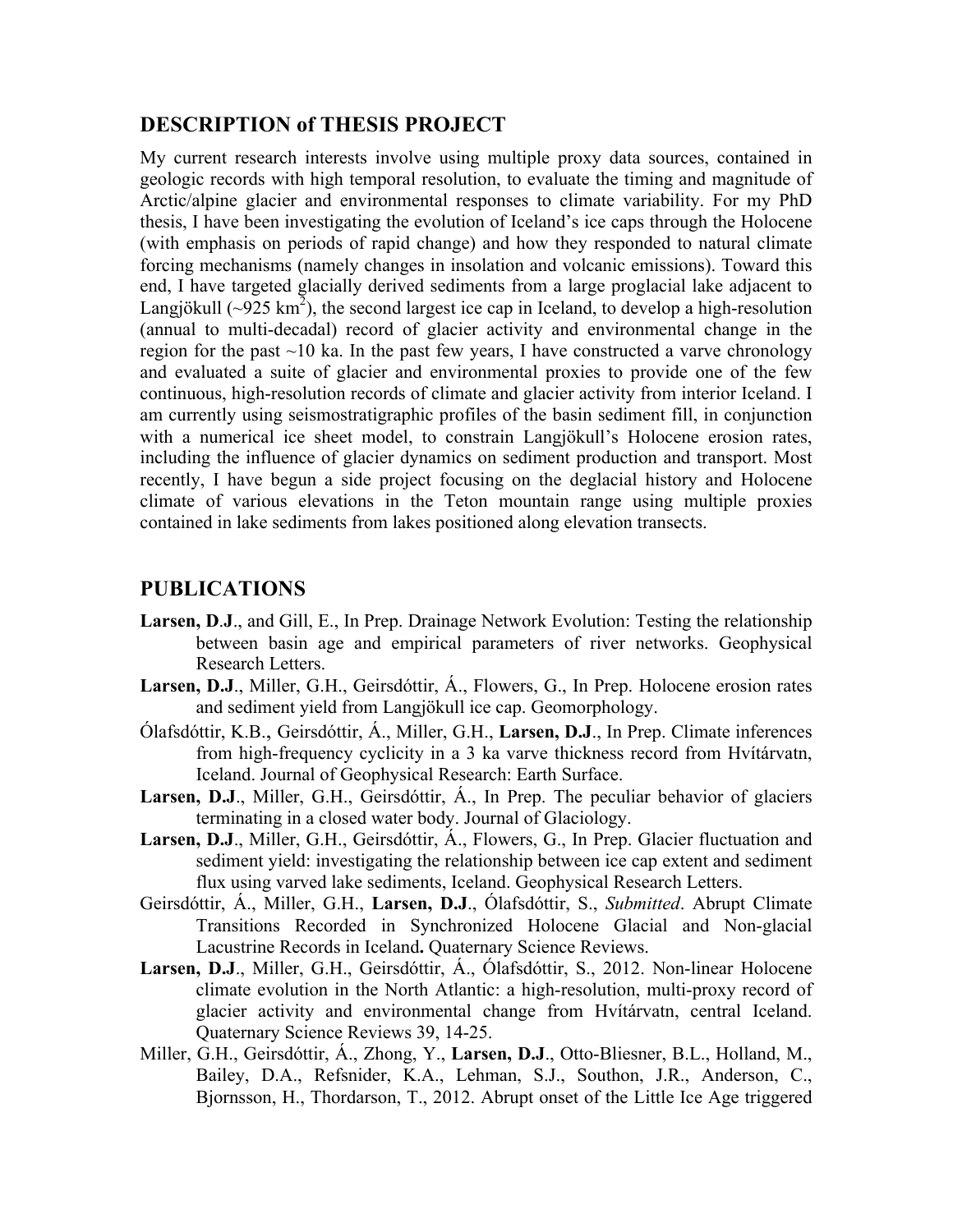by volcanism and sustained by sea-ice/ocean feedbacks. Geophysical Research Letters 39, L02708, doi:10.1029/2011GL050168.

**Larsen, D.J**., Miller, G.H., Geirsdóttir, Á., Thordarson, T., 2011. A 3000-year varved record of glacier activity and climate change from the proglacial lake Hvítárvatn, Iceland. Quaternary Science Reviews 30, 2715-2731.

# **AWARDS, FELLOWSHIPS & GRANTS**

The Boyd Evison Graduate Fellowship "*Glaciers and Climate in the Alpine Zone: A continuous, multi-proxy record of Holocene glacier activity and environmental change at Grand Teton National Park*"; \$9,924.54 (May 2012).

University of Colorado Graduate Student Dissertation Fellowship "*Support to pursue dissertation research and writing*"; \$6,000 (June-August 2012)

W.O. Thompson Award, University of Colorado, Department of Geological Sciences Graduate Student Award "*Support for lake coring excursion to central Iceland highlands*"; \$1,000 (April 2012)

Switzerland State Secretariat for Education and Research *ThinkSwiss* Graduate Student Travel Fellowship; "*Support to attend 11th annual NCCR Climate Summer School, Ticino, Switzerland"*; \$1,400 (March 2012).

University of Wyoming-National Park Service (UW-NPS) Research Grant "*Climate Change in the Alpine Zone: A continuous, multi-proxy record of Holocene glacier activity and environmental change at Grand Teton National Park*"; \$5,000 (March 2012)

USNC/INQUA Early Career Scientist Travel Fellowship Award; "*financial support to attend XVIII INQUA Congress in Bern, Switzerland*"; \$650 (May 2011).

Icelandic Centre for Research (RANNIS) Graduate Student Fellowship "*3000 years of annually resolved climate from glacial lake Hvitarvatn*"; R09031/5264, ~\$61,000 (7,950,000 ISK); Advisors: G. Miller (Colorado) and Á. Geirsdóttir (Iceland); (June 2009-present)

Best Oral Presentation Award: University of Colorado Hydrologic Sciences Annual Research Symposium (2009).

IMF Marsden Award for excellence in Geology Research: Colby College (2005).

Colby College Geology Department Sophomore Class Award (2003).

Colby College Mineralogy Student of the Year (2003).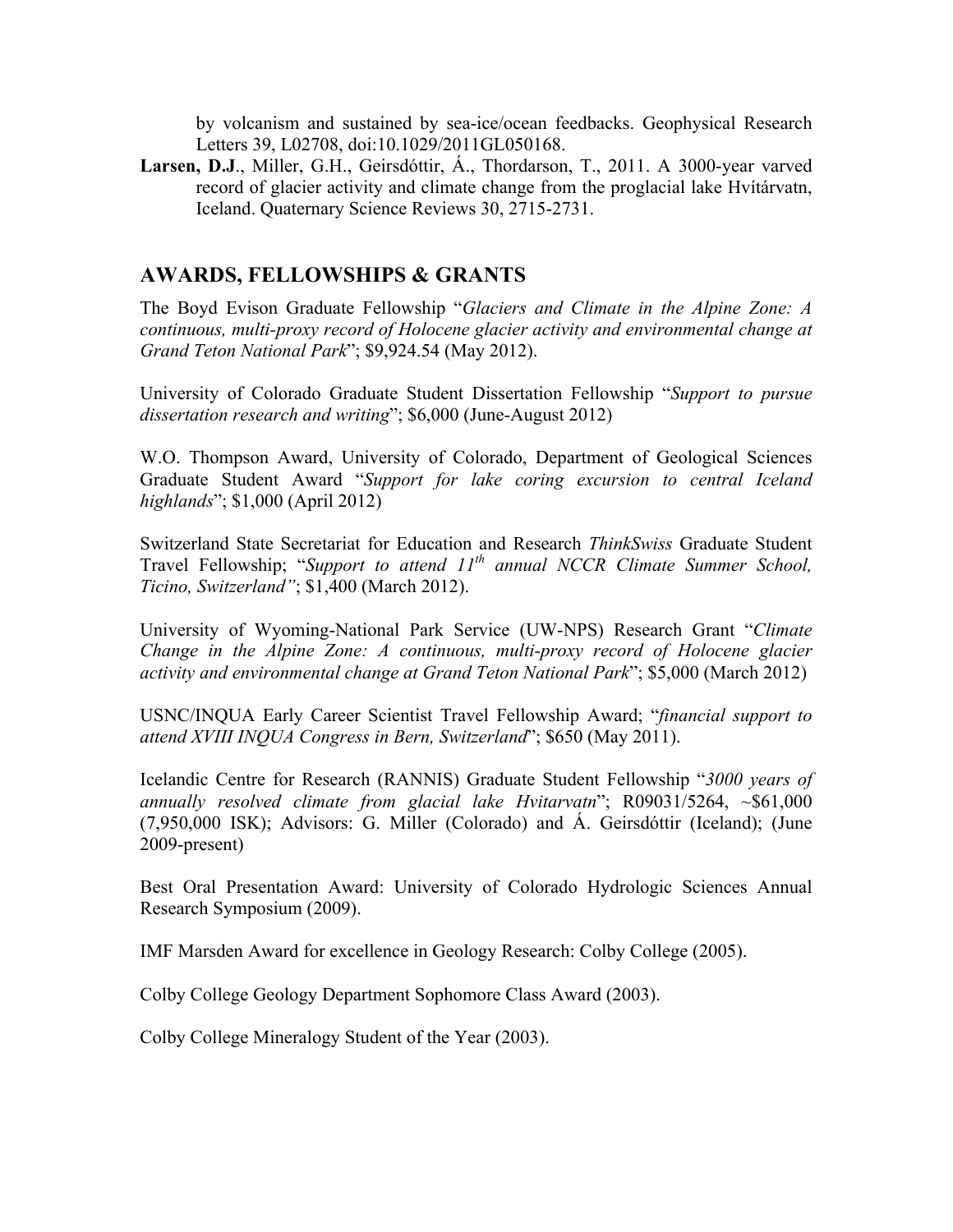### **TEACHING and WORK EXPERIENCE**

- 2012: *Teaching Assistant*, Geological Sciences, University of Colorado, Boulder, CO Upper level Geographic Information Systems (GIS) course
- 2010-present: *Academic Tutor*, University of Colorado, Boulder, CO Geology and Oceanography courses
- 2009-present: *Guest and Substitute Lecturer*, University of Colorado, Boulder, CO Geology and Paleoclimatology courses

2008-2009: *Graduate Research Assistant*, Institute of Arctic and Alpine Research (INSTAAR), Boulder CO

- 2007: *Teaching Assistant*, Geological Sciences, University of Colorado, Boulder, CO Introductory Field Geology lab course
- 2006-2007: *Field Instructor*, Teton Science Schools, Jackson, WY Environmental educator and Instructor of natural sciences to Junior High and High School students in Grand Teton and Yellowstone National Parks. Subjects taught include glacial geology, fire ecology, community ecology, and natural history of the Teton and Yellowstone regions.

# **FIELD EXPERIENCE**

- *Iceland*: Dissertation field research (summer and winter seasons) in central highlands, south coast, and Vestfirdir regions (5 field seasons during 2008-2010).
- *Greenland***:** High Arctic Fields Course, Thule, Greenland. NSF sponsored intensive field course aimed at quantifying the coupling of the carbon and water cycles in peripheral environments of the Greenland Ice Sheet, and for determining net carbon flux at high latitudes. Field methods included measurements of GPP on micro and macro scales, meltwater stream chemistry analysis, soil pit excavation and evaluation, and installation of high precision GPS units (2005).
- *New Zealand*: Undergraduate Research Project on the Tasman glacier, Southern Alps, New Zealand. Developed and executed an independent study for academic credit to perform an evaluation of recent fluctuations of the Tasman glacier, NZ. Fieldwork included glacier dimension and landform measurements and repeat photography (2003).
- *North America*: Teton Range, WYO (2012); Volunteer Climbing Ranger, Denali West Buttress Expedition, Denali National Park, AK (2012); Research trips to Nebraska, Utah, Colorado Rockies (2007-2010); Field courses and research trips to Maine, Colby College (2004-2005); Field Assistant for Ph.D. student working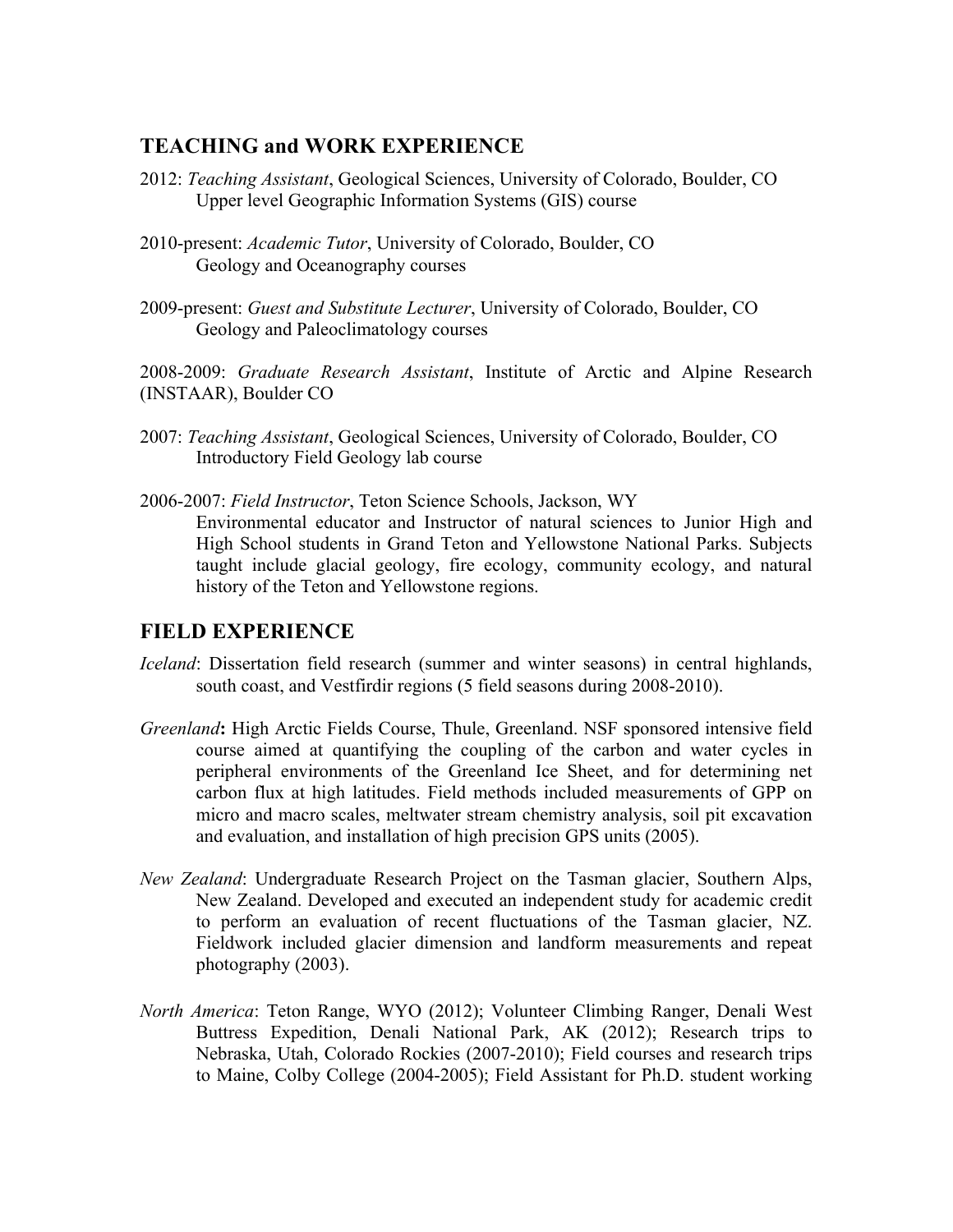in Powder River Basin, Bighorn Basin, and Little Missouri Grasslands of Montana, Wyoming, and North Dakota (summer 2004).

#### **ADDITIONAL SKILLS & INTERESTS**

- *Math/Physics/Programming*: I am comfortable using mathematics to describe geophysical systems and have experience building models in MATLAB to compute and plot numerical solutions. I am also comfortable building models using 'R' and ArcGIS software. I am very comfortable working with GIS and have taught introductory GIS courses to undergraduate students.
- *Glacier Travel/Mountaineering*: A passionate mountaineer, I have skied and climbed in mountainous/glaciated regions, including the Swiss Alps, the Alaska Range, the Cascades, the Tetons and the New Zealand Alps. I am Wilderness First Responder (WFR) and trained in avalanche awareness, snow science, crevasse rescue, glacier travel, and first aid.

*Foreign Language*: French

#### **CONFERENCE PRESENTATIONS**

- **Larsen, D.J**., Miller, G.H., Geirsdóttir, Á., Flowers, G.E., Bjornsson, H., 2012. Climate, Ice, and Mud: investigating the relationship between glacier activity and sediment flux using varved lake sediments, Iceland. *AGU Fall Meeting*.
- Geirsdóttir, Á., Miller, G.H., **Larsen, D.J**., Ólafsdóttir, S., 2012. North Atlantic Holocene climate inferences derived from PSV-synchronized marine and lacustrine records from Iceland. *AGU Fall Meeting*.
- Larsen, D.J., Miller, G.H., Geirsdóttir, Á., 2012. Little Ice Age fluctuations of Langjökull ice cap from varved lake sediment.  $11<sup>th</sup>$  International NCCR Climate Summer School, Ticino, Switzerland.
- Geirsdóttir, Á., Miller, G.H., Ólafsdóttir, S., **Larsen, D.J**., 2012. Paleomagnetic synchronization and land-sea paleoclimatic correlations from Iceland. *42nd Arctic Workshop*, Winter Park, CO.
- **Larsen, D.J**., Miller, G.H., Geirsdóttir, Á., Ólafsdóttir, S., 2012. Non-linear Holocene climate evolution in the North Atlantic: A high-resolution, multi-proxy record of glacier activity and environmental change from Hvítárvatn, central Iceland. *42nd Arctic Workshop*, Winter Park, CO.
- Geirsdóttir, Á., Thordarson, T., Miller, G.H., **Larsen, D.J**., Ólafsdóttir, S., 2011. Nonlinear Holocene climate behavior reconstructed from Icelandic lake sediment linked to both explosive and diffusive volcanism. *AGU Fall Meeting*, Abstract #V11F-2570.
- **Larsen, D.J**., Miller, G.H., Geirsdóttir, Á., Ólafsdóttir, S., Thordarson, T., 2011. A highresolution, multi-proxy record of Holocene glacier activity and environmental change from the central highlands of Iceland. The *XVIII INQUA Congress, Bern, Switzerland.*
- Miller, G.H., Geirsdóttir, Á., Zhong, Y., Bliesner, B.O., **Larsen, D.J**., Holland, M., Bailey, D., Thordarson, T., Refsnider, K.A., Lehman, S.J., Southon, J.R., 2011. Abrupt onset and intensification of the Little Ice Age linked to explosive